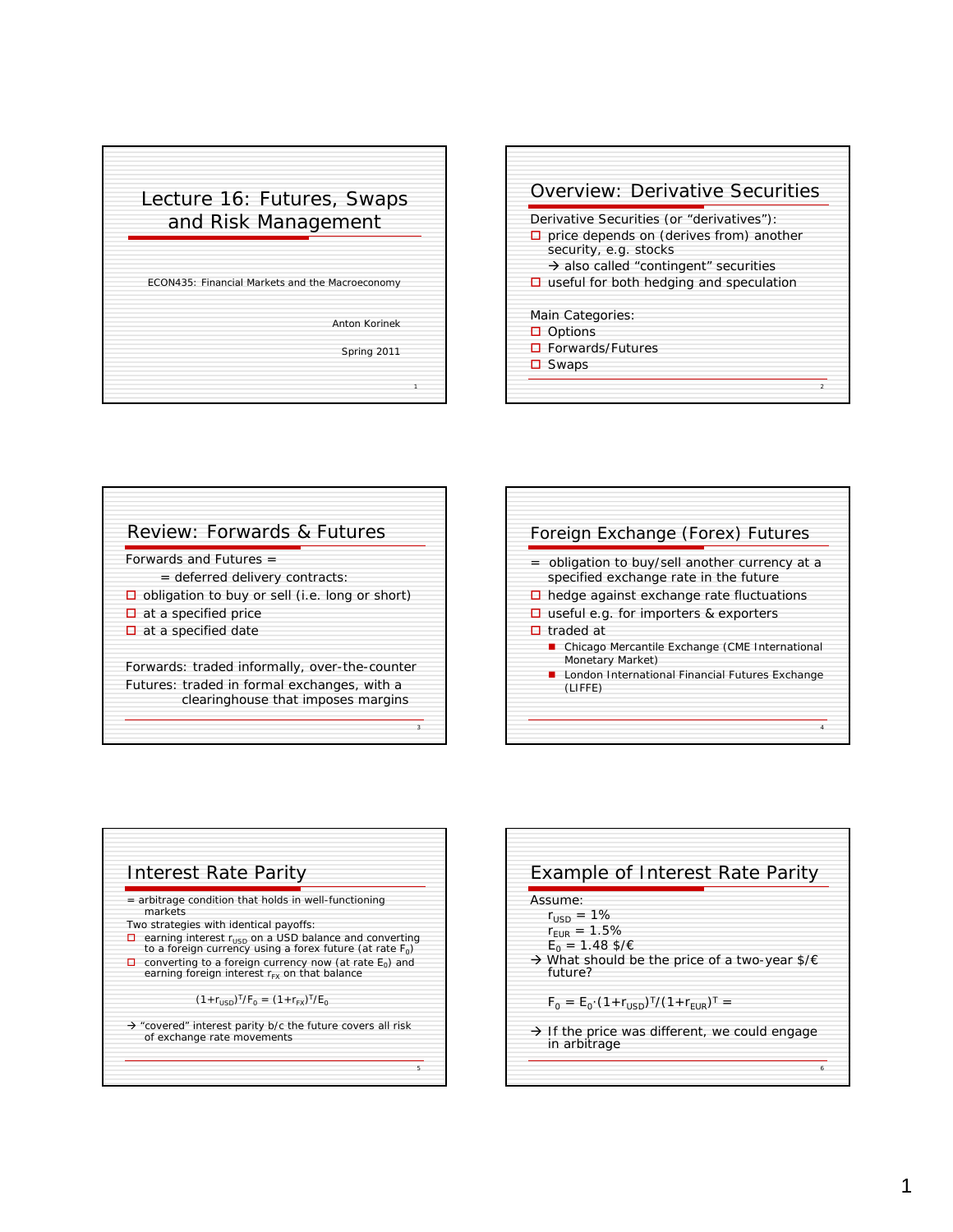

## Stock Index Futures

- $\square$  available for most major stock indices
- $\square$  settled in cash  $\rightarrow$  lower transaction costs
- $\square$  faster to buy/sell than stock portfolios
- $\rightarrow$  allow for "synthetic" trading
- $\rightarrow$  can hedge systematic risk component of a portfolio

8



| Example of Interest Rate Hedging                                                                                                                                                                                                           |
|--------------------------------------------------------------------------------------------------------------------------------------------------------------------------------------------------------------------------------------------|
| Suppose Boeing needs to pay \$100m for<br>components of its new 777 to<br>suppliers in 6 months<br>$\rightarrow$ will require a loan in 6 months<br>$\rightarrow$ hedge against interest rate risk<br>(sales price for plane is fixed now) |
| $\rightarrow$ Which/how many contracts should<br>Boeing buy?                                                                                                                                                                               |
| 10                                                                                                                                                                                                                                         |